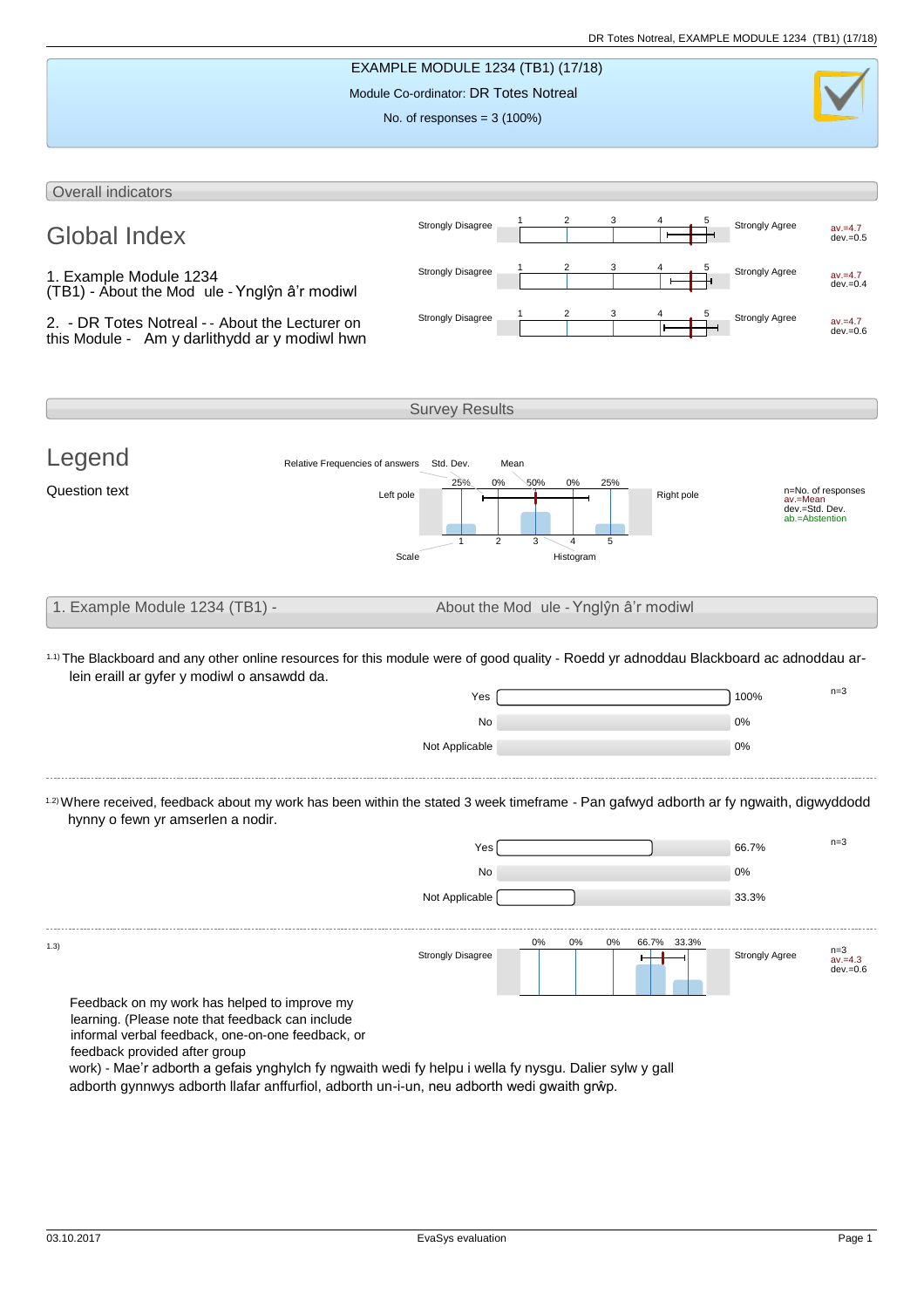|       | $_{1.4}$ It is clear how students' feedback from the mid-module survey has been acted on                      |                          |                                 |                           |              |            |                 | - Pan rwyf o wedi cael adborth am fy ngwaith, mae |                                    |
|-------|---------------------------------------------------------------------------------------------------------------|--------------------------|---------------------------------|---------------------------|--------------|------------|-----------------|---------------------------------------------------|------------------------------------|
|       | wedi bod o fewn yr amserlen tair wythnos a nodwyd.                                                            | <b>Strongly Disagree</b> |                                 | ሰ%                        | ሰ%           | በ%         | 100%            | <b>Strongly Agree</b>                             | $n=3$<br>$av = 5$<br>$dev =$       |
| (1.5) | I have found the module intellectually<br>stimulating - Roedd y modiwl yn ysgogol o<br>safbwynt ddeallusol.   | <b>Strongly Disagree</b> | 0%                              | 2<br>0%<br>$\overline{2}$ | 3<br>0%<br>3 | 4<br>33.3% | 5<br>66.7%<br>5 | <b>Strongly Agree</b>                             | $n=3$<br>$av = 4.7$<br>$dev = 0.6$ |
| 1.6)  | Overall, I am satisfied with the quality of the<br>module - Ar y cyfan, rwyf yn hapus ag ansawdd y<br>modiwl. | <b>Strongly Disagree</b> | 0%                              | 0%<br>$\mathcal{P}$       | 0%<br>3      | 33.3%      | 66.7%<br>5      | <b>Strongly Agree</b>                             | $n=3$<br>$av = 4.7$<br>$dev = 0.6$ |
|       | 2. - DR Totes Notreal - - About the Lecturer on this Module -                                                 |                          | Am y darlithydd ar y modiwl hwn |                           |              |            |                 |                                                   |                                    |
|       | Overall, I am satisfied with my experience of                                                                 | <b>Strongly Disagree</b> | 0%                              | $0\%$                     | $0\%$        | 33.3%      | 66.7%           | <b>Strongly Agree</b>                             | $n=3$<br>$2V - 47$                 |

1

2

3

4

5

this lecturer's teaching on the module - Ar y cyfan, rwyf yn hapus â safon dysgu'r darlithydd yn

ystod y modiwl hwn.

av.=4.7 dev.=0.6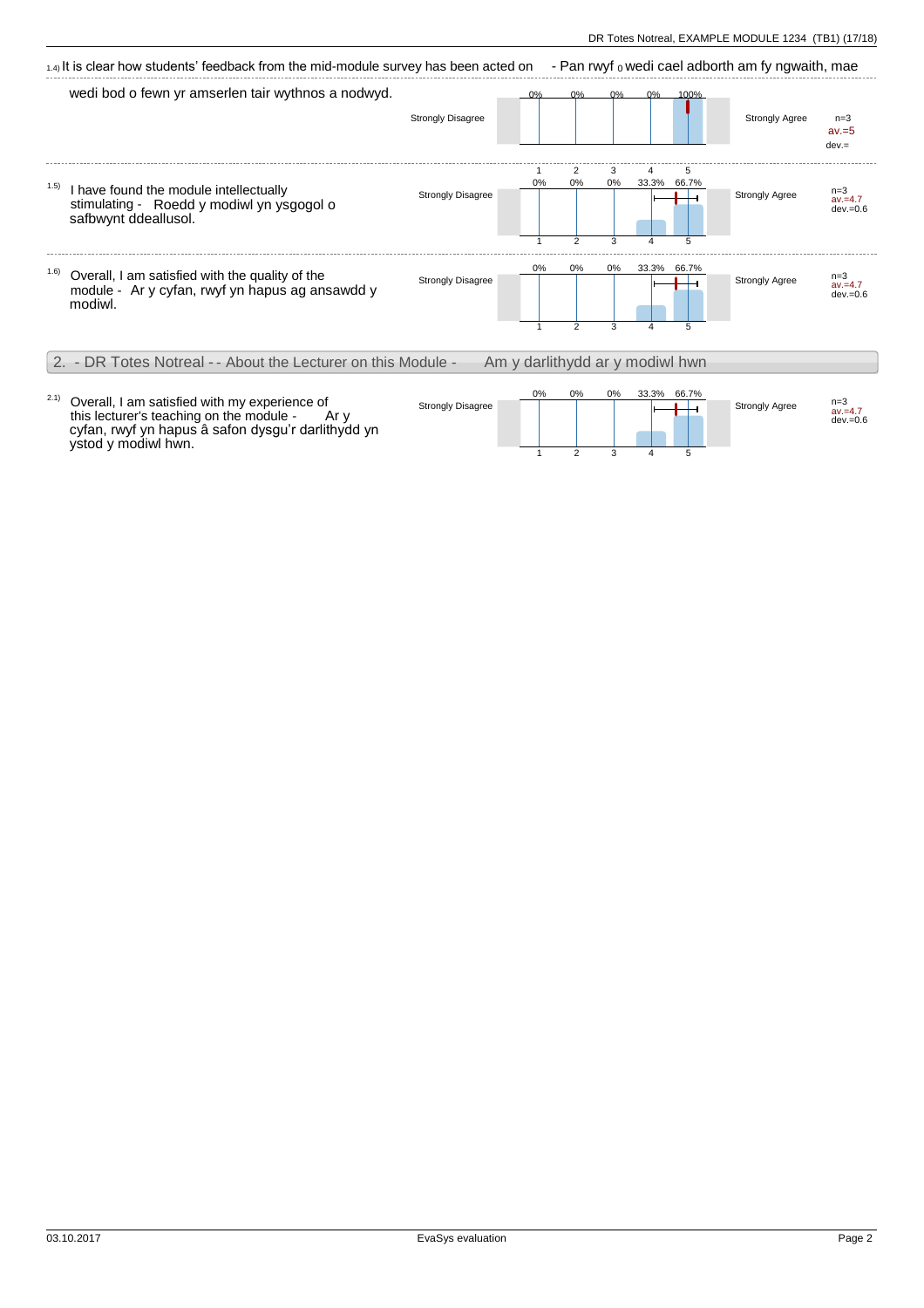## Profile

Subunit: TEST

Responsible for modules: DR Totes Notreal Name of the course: (Name of the survey)

Example Module 1234 (TB1) (17/18) ()

Values used in the profile line: Mean



2.1) Overall, I am satisfied with my experience of this lecturer's teaching on the module - Ar y cyfan, rwyf yn hapus â safon dysgu'r darlithydd

Strongly Agree n=3 av.=4.7 md=5.0 dev.=0.6